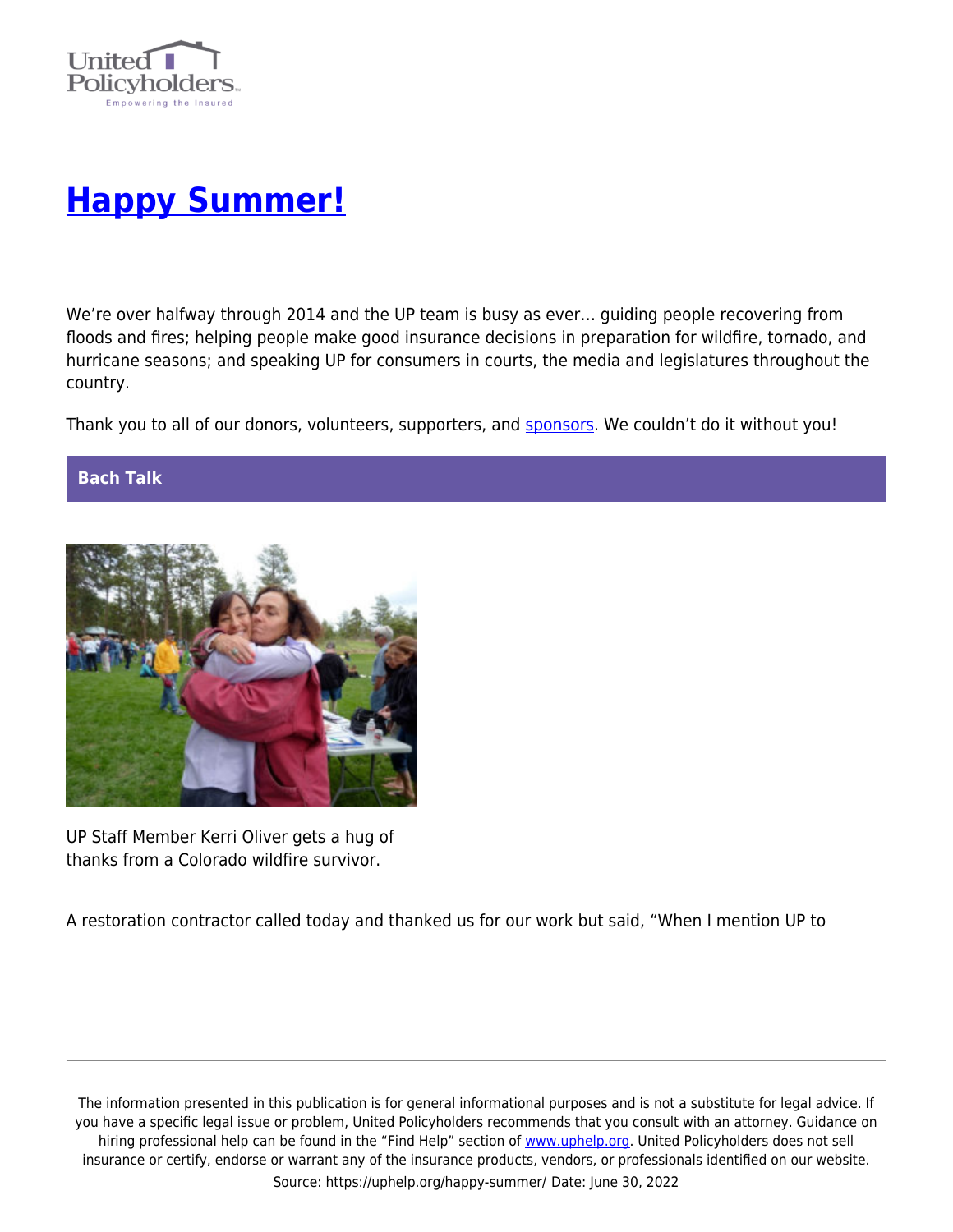

company claim adjusters, they cringe." They shouldn't. The truth is – both insurers and policyholders benefit from our work:

- We discourage consumers from shopping only for the cheapest policy.
- Our tools and information help people document claims, communicate clearly and resolve disputes informally and inexpensively….

Drought conditions in western states have us all on edge, but firefighters have limited the destruction of homes in [Washington State](https://klewtv.com/news/local/the-carlton-complex-fire-is-the-largest-in-wa-state-history) and a new coordination protocol between federal, state and local firefighters is credited with helping douse 11 wildfires in 3 days near San Diego in May. Despite mass evacuations, fewer than 60 homes were destroyed, and UP team members Karen Reimus and Nancy Walery are helping impacted residents.

UP is updating our **[Facebook](https://www.facebook.com/UPHELP)** page daily with posts on our advocacy, recovery and preparedness work. Keep up…

## **The UP App is a Snap**



UP tools and programs help people with the time-consuming and emotionally painful task of preparing the detailed loss inventories insurers require. Especially after a traumatic loss it's impossible to remember everything, so most people never collect their full insurance benefits.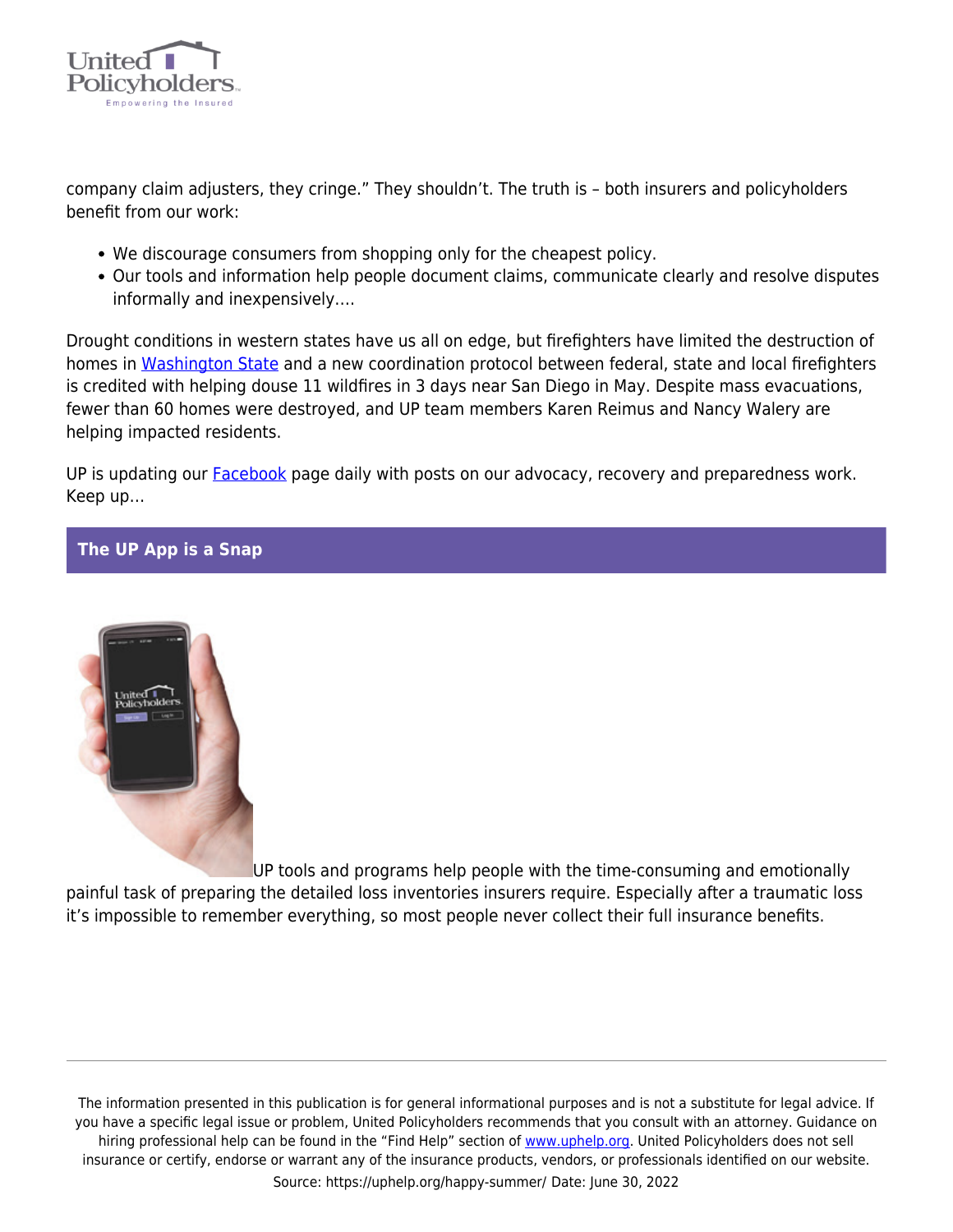

You can avoid that extra trauma and create a useful record of your home and business assets with just a cell phone and the free [UPHelp Home Inventory app](https://uphelp.org/preparedness/the-uphelp-home-inventory-app/). It's super easy to use. You can add as much detail as you want and the data is stored securely. Hopefully, you'll never need your inventory, but if you do, you'll be so glad you have it.

Download the free UPHelp Home Inventory App at the *[iTunes](https://uphelp.org/preparedness/the-uphelp-home-inventory-app/)* and [Google Pla](https://play.google.com/store/apps/details?id=com.encircle.upinventory)y stores.

#### **Roadmap to Recovery UPdate**



UP received an award for our work in Black Forest. Thank you Commissioner Peggy Littleton, Kerri Olivier, Karla Heard-Price, Commissioner Darryl Glenn!

#### **Colorado**:

It's been a year since El Paso County Colorado was hit by the Black Forest fire, the second in a series of wildfires that destroyed hundreds of homes in the area. Thanks to locals we'd helped after the first fire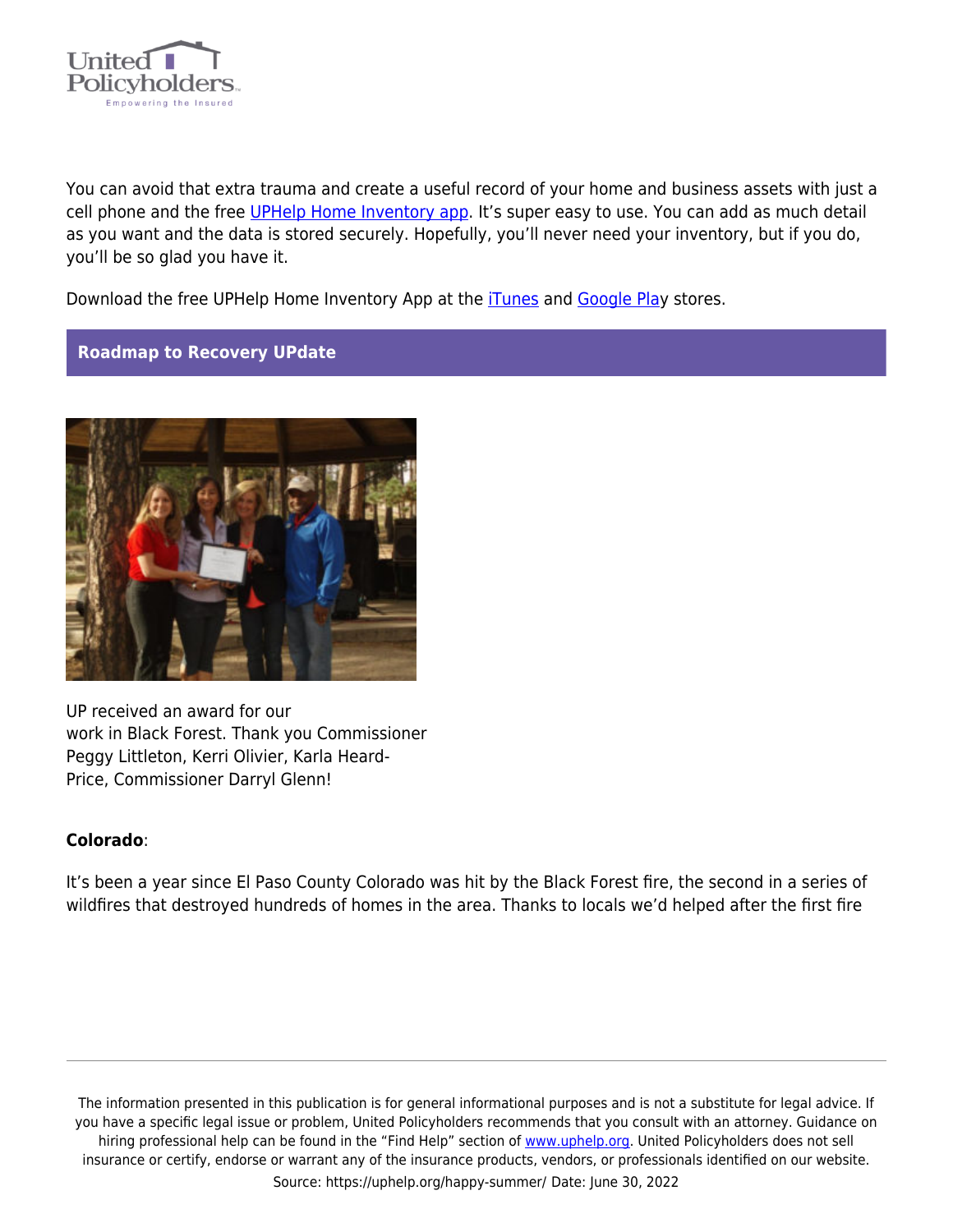

(Waldo Canyon), UP was there within the first week, giving empathy and assistance at a resource center and Roadmap to Recovery toolkits and handbooks to survivors. With [El Paso County'](https://www.elpasoco.com/Pages/default.aspx)s generous support and our rockstar team of volunteers and staff, UP just wrapped up a year-long series of monthly educational workshops and support events. We continue to guide individuals and interface with Colorado officials to trouble-shoot unresolved problems.

"UP resources were incredibly helpful, since we didn't have a clue what to do first after the fire. They were there for any support we needed – and we needed the support." Black Forest Fire Survivor

UP is currently helping [Larimer and Boulder, CO](https://uphelp.org/disaster-recovery-help/colorado-flooding/) area residents hit by severe flooding in September 2013, and recent victims of flooding in El Paso County. In coordination with our County and non-profit partners, UP is guiding people on accurately documenting damage, complying with NFIP paperwork, tax matters and recovering all available insurance dollars to cover elevating and repairing homes. A huge thank you to the [Community Foundation of Northern Colorado](https://nocofoundation.org/) and the [Long-Term Flood Recovery Group of Boulder](http://bocofloodrecovery.org/) [County](http://bocofloodrecovery.org/) for funding this work.

Special thanks to our many outstanding CO workshop leaders, volunteers and instructors including Steve and Karla Price, David Charles, Scott DeLuise, Jim Fields, Chris Rockers, Tom Henderson, Care and Share for distributing family food boxes, and the Woodmen Valley Chapel for hosting us all year long.

## **New Jersey and New York:**

Our work continues in the regions hit by Superstorm Sandy. We are still responding to claim and dispute resolution help requests from individuals and Case Managers, and are monitoring the 1,000+ pending lawsuits. We are currently surveying public officials in hard hit areas on how issues related to home and flood insurance factored into their community's ability to recover. Earlier this year we participated in the Governor's Mobile Cabinet in NJ and held webinars for Case Managers and advocates working on flood claims.

In New Jersey and on Long Island we are shifting our focus toward helping people be better insured in preparation for future disasters, plus advocating for legislative and marketplace reforms. We have an exciting project underway with the New York Department of Financial Services to keep homeowners up to date on their home and flood insurance options and best choices post Sandy. Thank you [Long Island](https://licf.org/) [Community Foundation](https://licf.org/) and the [Hurricane Sandy NJ Relief Fund](http://sandynjrelieffund.org/) for the generous support.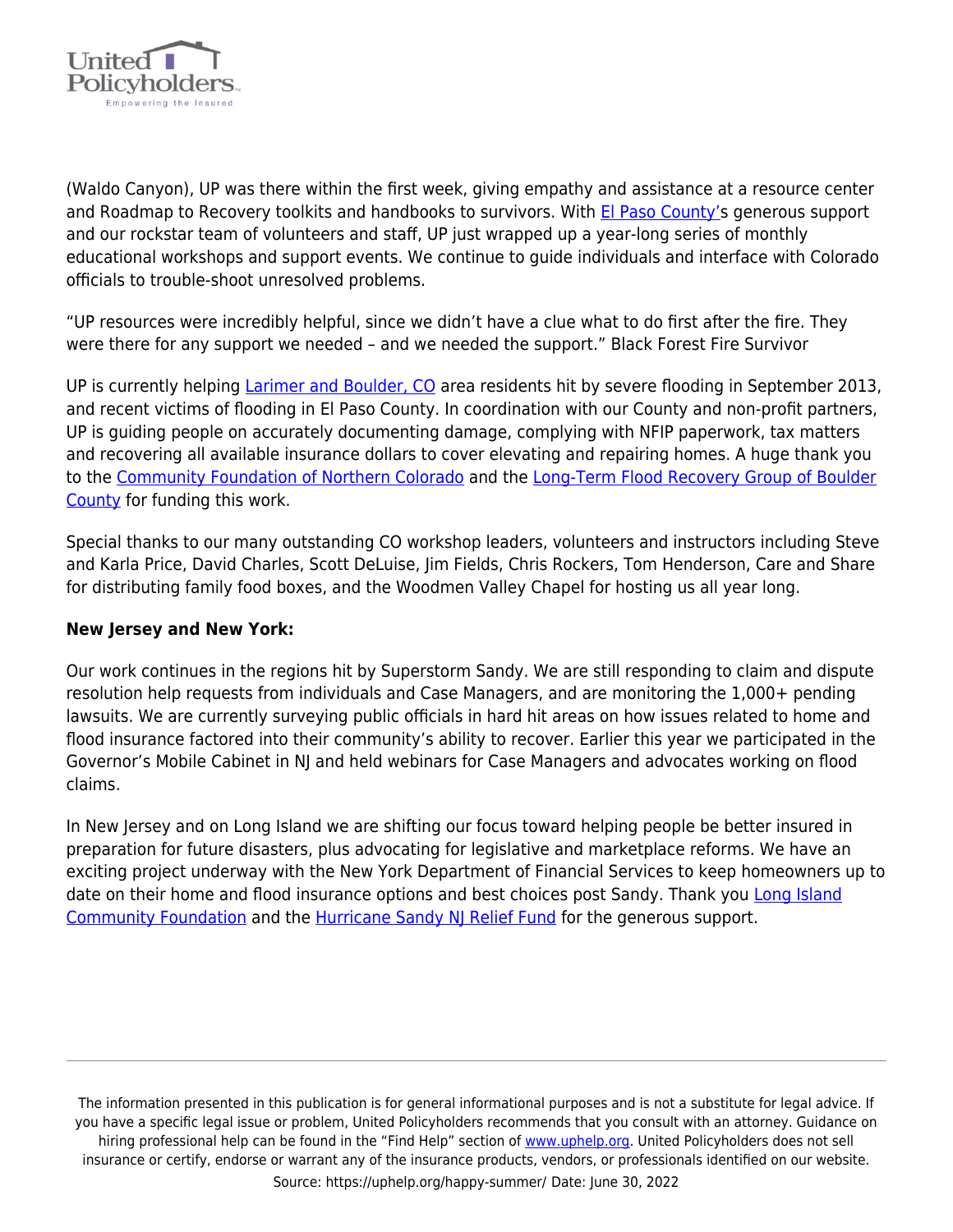

## **Volunteer Spotlight: John Trapani, CPA**



R2R volunteer instructor John Trapani speaking at a February workshop.

Like many of the volunteers that make UP so effective, Los Angeles based CPA John Trapani is a "twofer." He personally experienced a catastrophic loss (to his home in the 1994 Northridge earthquake) and he professionally specializes in giving tax advice to catastrophic loss survivors. UP flew John out to Colorado in February of this year to be an instructor at three Roadmap to Recovery workshops for flood and wildfire survivors. John answers tax related questions as a UP "Ask an Expert" forum volunteer, and maintains an active blog on disaster tax advice: **[AccountantForDisasterRecovery.com](http://AccountantForDisasterRecovery.com)** 

## **359 Amicus Briefs and Counting**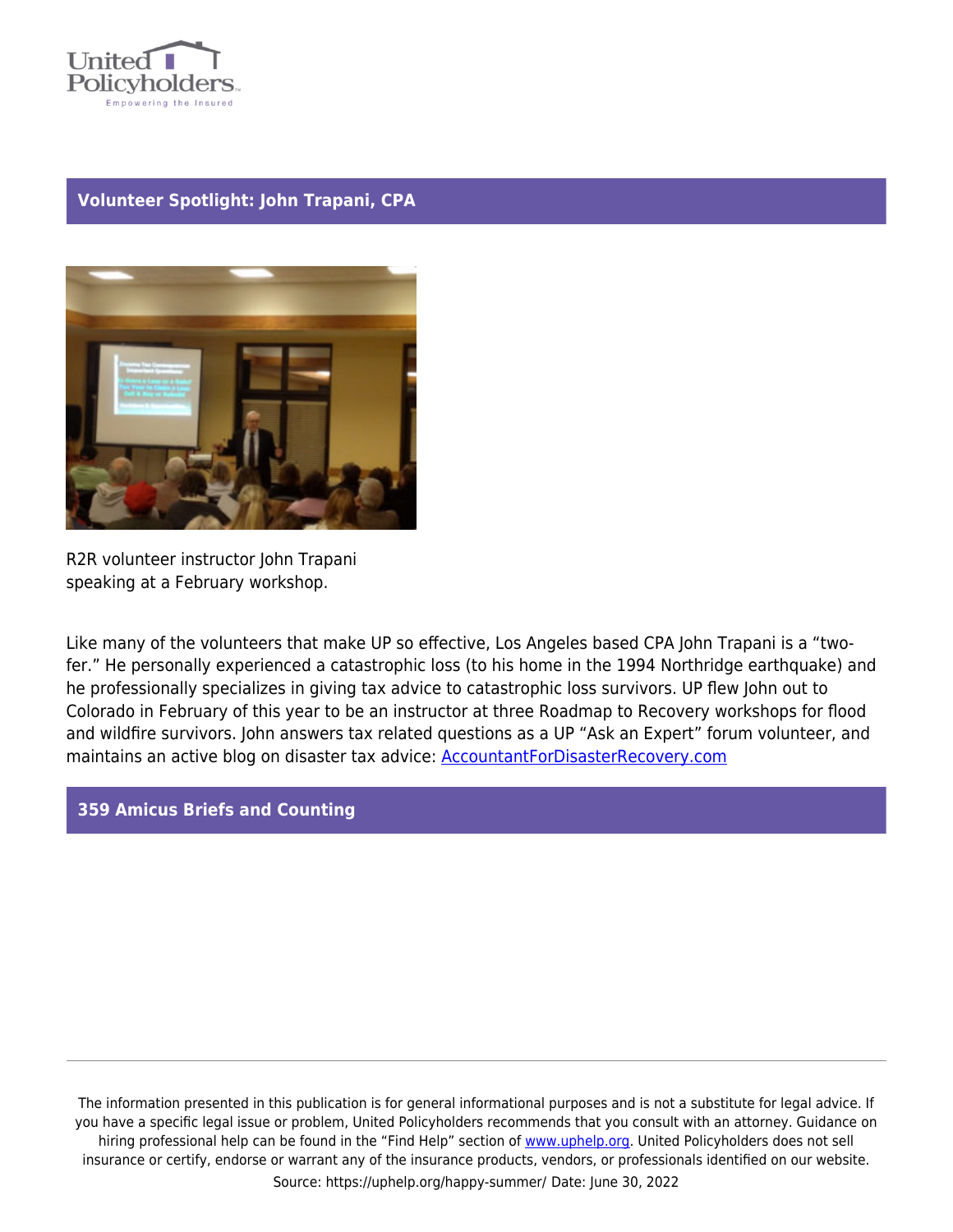



Amy Bach and Dan Wade on their way to testify before the California Senate Insurance Committee on catastrophic risk and the state of the insurance market.

Adding a Staff Attorney to our team has boosted our advocacy capacity and really strengthened our team. Superstar Dan Wade, Esq. has doubled UP's amicus brief output in his first 6 months on the job, and is making it possible for us to weigh in on many issues across the country. UP has filed a total of 359 amicus briefs, 19 since our last newsletter, and 16 in 2014 so far with many in the hopper.

In a significant Amicus Project victory, the Indiana Court of Appeal adopted UP's arguments and sided with the Indiana Insurance Commissioner's efforts to lower excessive title insurance rates for policyholders in the state. [Read more about our Amicus Project here](https://uphelp.org/advocacy/amicus-library/).

So far this year we've supported and opposed legislation and regulations in Washington, California,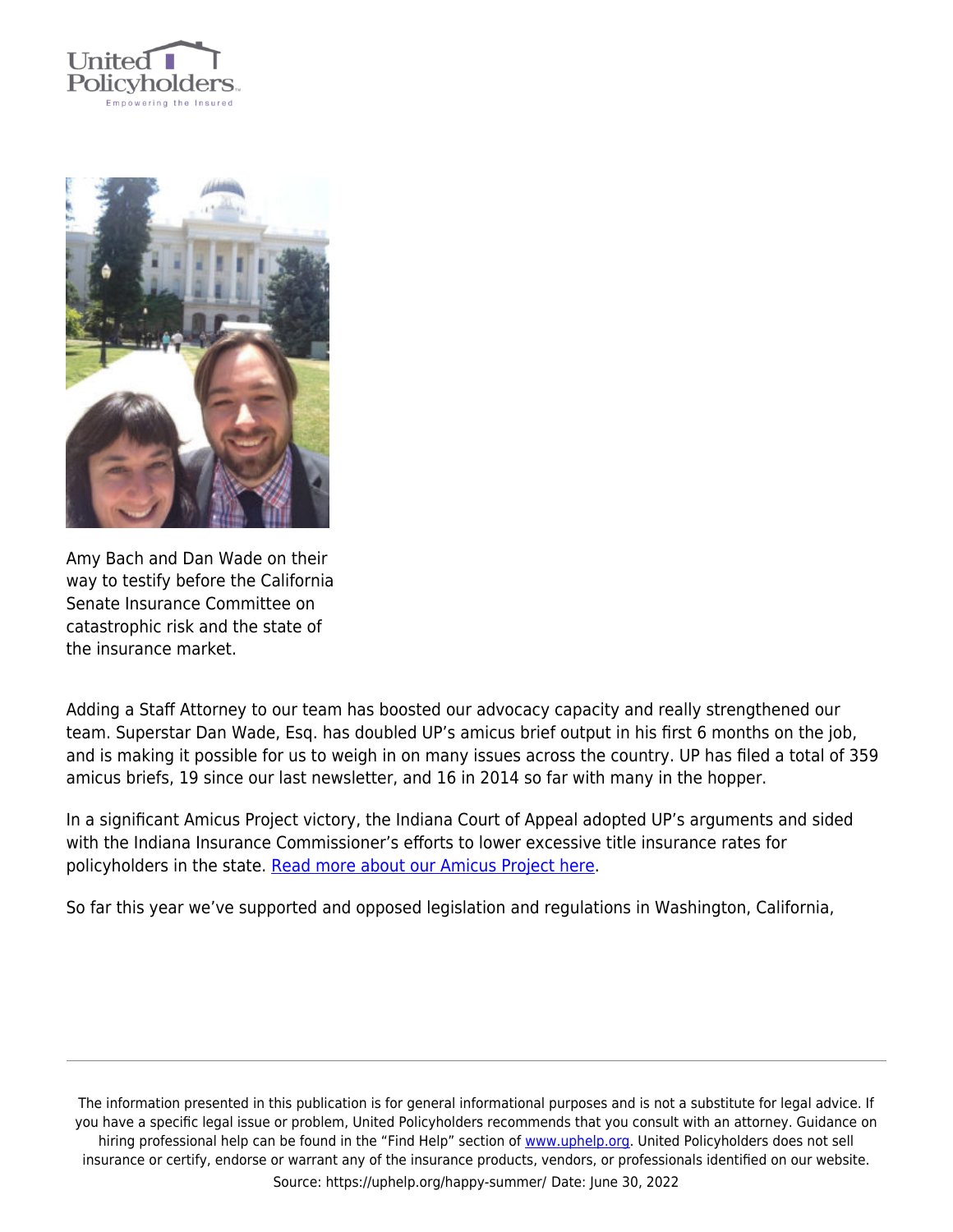

Louisiana, Massachusetts, New York, the U.S. Senate, the U.S. House of Representatives, the Federal Insurance Office, and the Department of Health and Human Services.

This spring Executive Director Amy Bach spoke at three conferences (ABA, NAPIA, and NAIC) and was called to testify before the California Senate Insurance Committee on the state of the home insurance marketplace and catastrophic risk preparedness in California. Staff Attorney Dan Wade joined the Consumer Attorneys of California for Justice Day 2014 at the state capitol.

UP is deep into efforts to improve our National Flood Insurance Program, working with New Jersey Senator Robert Menendez's office in Sandy investigations, submitting a Freedom of Information Act request to FEMA, and continuing to support Professor Ben Rajotte's disaster relief clinic at the Touro Law Center, Long Island, New York. [Read more about our Advocacy work here.](https://uphelp.org/advocacy/)

#### **Welcome John Sullivan and Christine Davis**



Go Team UP! Emily Cabral, Kerri Olivier, John Sullivan, Michaela Cordes, Amy Bach, and Dan Wade.